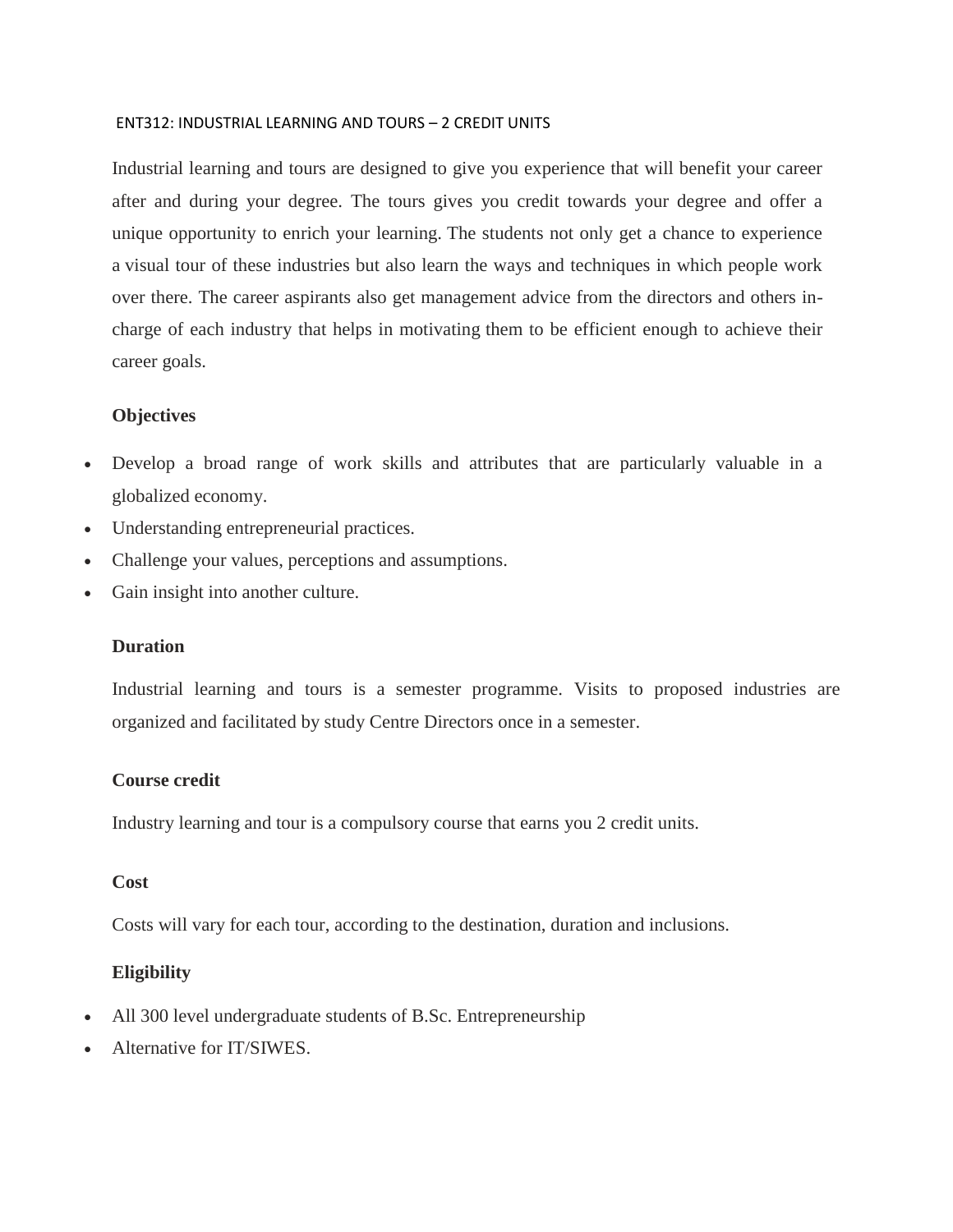## **The following applies for ENT312**

- Students are to visit any industry proposed by the Centre Director and write a report of 2000 words about the industrial activity of the proposed industry. The mode, time and duration of the presentation will be communicated to students by the study centre. Facilitators or a representative of the Department of Entrepreneurial Studies may also be present for the assessments of student's presentation.
- Students can be grouped into a maximum of 13 to work on the report, but the role of each student must be well spelt out in the report. Visitation, presentation, reports and results should be forwarded 1 month before the semester's examination.
- Student shall spend 10 minutes for presentation and 10 minutes for questions and answers. After completion of the exercise, students are to send in a soft copy of their report via email to their respective geopolitical zone. Contact person and email addresses for each geopolitical zone are as follows.

| <b>Name</b>            | <b>Geo-political Zone</b> | <b>Email</b>                         |
|------------------------|---------------------------|--------------------------------------|
| Prof. J. O. Onwe       | South East                | fmsens210southeast210@gmail.com      |
| Mr Julius Eyanuku      |                           |                                      |
| Dr. Mande Samalia      | South South               | fmsens210southsouth@gmail.com        |
| Mrs Eunice Adegbola    |                           |                                      |
| Dr. Timothy Ishola     | South West                | fmsens210southwest@gmail.com         |
| Mrs Lami Yaro          |                           |                                      |
| Dr. Timothy Ishola     | North East                | $fmsens210$ northeast@gmail.com      |
| Mrs Temi Olajide-Arise |                           |                                      |
| Dr. Lawal Kamaldeen    | <b>North Central</b>      | $fmsens210$ northcentral @ gmail.com |
| Miss Bilkisu Katagum   |                           |                                      |
| Dr. Lawal Kamaldeen    | North West                | $fmsens210$ northwest @ gmail.com    |
| Mrs Oluremi Oyedokun   |                           |                                      |